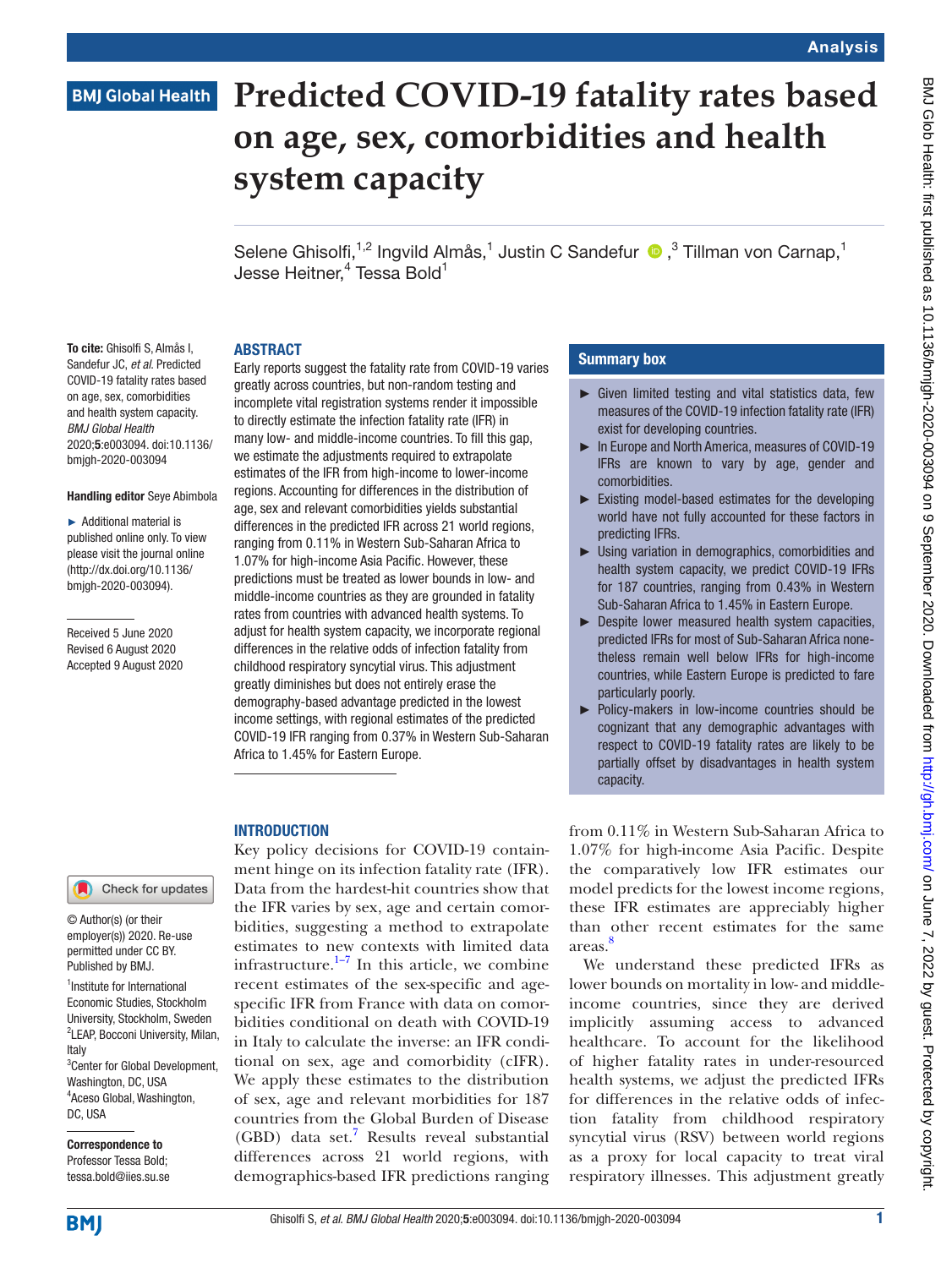diminishes, but does not entirely erase, the demographybased advantage predicted in the lowest income settings, with regional estimates of the predicted COVID-19 IFR ranging from 0.43% in Western Sub-Saharan Africa to 1.45% for Eastern Europe.

#### PREDICTING THE CIFR

Here we outline the calculation of our benchmark: the predicted cIFR status, starting from the IFR estimates by age and sex reported in Salje *et al*[4](#page-7-3) for France. The latter are, to our knowledge, the most recent peer-reviewed IFR estimates for COVID-19 which report variations for all age brackets and differentiate by sex. They are lower than earlier figures from Walker *et al* <sup>[9](#page-7-4)</sup>, particularly among younger age groups, but are quite similar in the highest age brackets.

The core assumption behind our approach is that variation in the IFR *within* France by age, sex and comorbidity can be used to predict the variation in IFRs *across* countries based on their age, sex and comorbidity distributions. To date these are the key factors that have well studied, statistically and clinically significant associations with COVID-19 severity and death. Importantly, we do not require that the underlying distributions of age, sex or comorbidities are similar between France and other countries in our sample; on the contrary, differences across countries in these distributions will drive the variation in predicted IFRs. We now demonstrate our method to extricate from the French age and sex-specific IFRs that part which we claim is portable across contexts: the probability of dying (d) given infection from COVID-19 (I) and the age (a), sex (s), and comorbidity status (c) of patients, that is,  $P$  (dlc; I, a, s). We term this the cIFR and use subscripts for notational convenience, so that

$$
cIFR = P_{\text{las}} (dlc)
$$

Applying Bayes' rule, we can recover this cIFR by relating it to the ratio of comorbidity prevalence among COVID-19 fatalities relative to COVID-19 infections (conditional on age and sex) and age and sex-specific IFRs:

$$
cIFR = Plas (dlc) = \frac{Plas(cld)}{Plas(c)} Plas (d)
$$
 (1)

We now discuss how we measure each of these probabilities.

(1)  $P_{\text{Ias}}$  (cld) denotes the probability of comorbidity status given death of COVID-19, age and sex. We rely on the assumption that this probability is independent of age and sex,  $P_{\text{las}}(c\text{Id}) \approx P(c\text{Id}, I)$ , which is supported by data from New York City. (As shown in [online supple](https://dx.doi.org/10.1136/bmjgh-2020-003094)[mental figure 1](https://dx.doi.org/10.1136/bmjgh-2020-003094), data from New York City indicate that among those who die from COVID-19, the share that has any comorbidity is stable across age groups and very similar for both.) We calculate  $P$  (cld,  $\tilde{I}$ ), using the Italian Istituto Superiore della Sanità reports on the number of comorbidities conditional on COVID-19 death.<sup>10</sup> The choice to combine data from France and Italy was

motivated by the fact that the latest published estimates of mortality by age and gender come from France, while reliable data on comorbidities among COVID-19 deaths are available for Italy but not France. Given our assumption that the cIFR is portable across contexts (with the same health system capacity), countries with the same comorbidity and sex distribution at each age should have the same age-specific IFR. We show in the[online supple](https://dx.doi.org/10.1136/bmjgh-2020-003094)[mental figure 1](https://dx.doi.org/10.1136/bmjgh-2020-003094) that France and Italy are similar in terms of comorbidity and sex distributions for a given age, and that the age-specific IFR estimates for the two countries (reported in Salje *et al*<sup>[4](#page-7-3)</sup> and Ferraro *et al*<sup>11</sup>) are very close. Thus by equation (1), the two countries should also have the same prevalence of comorbidities among their COVID-19 fatalities at each age.

(2)  $P_{\text{Las}}(c)$  denotes the presence of underlying conditions given infection, age and sex. We assume  $P_{\text{Las}}(c) \approx P(\text{cla}, s)$  and take the probability of having any COVID-19-relevant comorbidity by age and sex in France from the GBD data set. This assumption would be violated if the pool of infected systematically differs from the general population. Recent evidence from the USA suggests that comorbidities are as present among the infected as in the general population.<sup>12</sup> Furthermore, data from Italy show attack rates above 50% in some provinces. This, together with the absence of widespread immunity $\frac{11}{11}$  further supports this claim. Note that for simplicity we rely on an indicator for any COVID-19 relevant comorbidity, although the type, number and combination of different diagnoses are likely to affect the cIFR. The comorbidities considered relevant for COVID-19 by Clark  $et\ a^T$  are the following: cardiovascular diseases, chronic kidney diseases, chronic respiratory diseases, chronic liver disease, diabetes mellitus, cancers with direct immunosuppression, cancers with possible immunosuppression, HIV/AIDS, tuberculosis, chronic neurological disorders, sickle cell disorders.

(3)  $P_{\text{las}}(d)$  denotes the sex and age-specific IFRs from Salje *et al* <sup>[4](#page-7-3)</sup> which come from France.

With these ingredients, we can calculate the cIFR assuming healthcare levels similar to high-income countries (HICs) in (1), which we find to be an increasing and non-linear function of both age and comorbidity [\(figure](#page-2-0) 1 and [table](#page-2-1) 1, labelled 'HIC'). For those without a comorbidity, the cIFR is effectively zero and flat up to the age of 50, and then increases roughly 20-fold between 50–59 and 70–79 years (from 0.01% to 0.17% for women and from 0.02% to 0.48% for men). With a comorbidity, the pattern is similar, but because the cIFR is already higher at younger ages, the age gradient is flatter, roughly doubling the cIFR for each decade above age 50. The difference in the cIFR between patients with and without comorbidities is large but declines rapidly with age. Finally, the female cIFR is lower than the male cIFR for each age and comorbidity status.

We integrate the cIFR over each country's sex, age and comorbidity distribution to obtain a country-specific average IFR. [Figure](#page-3-0) 2 shows our main results, aggregated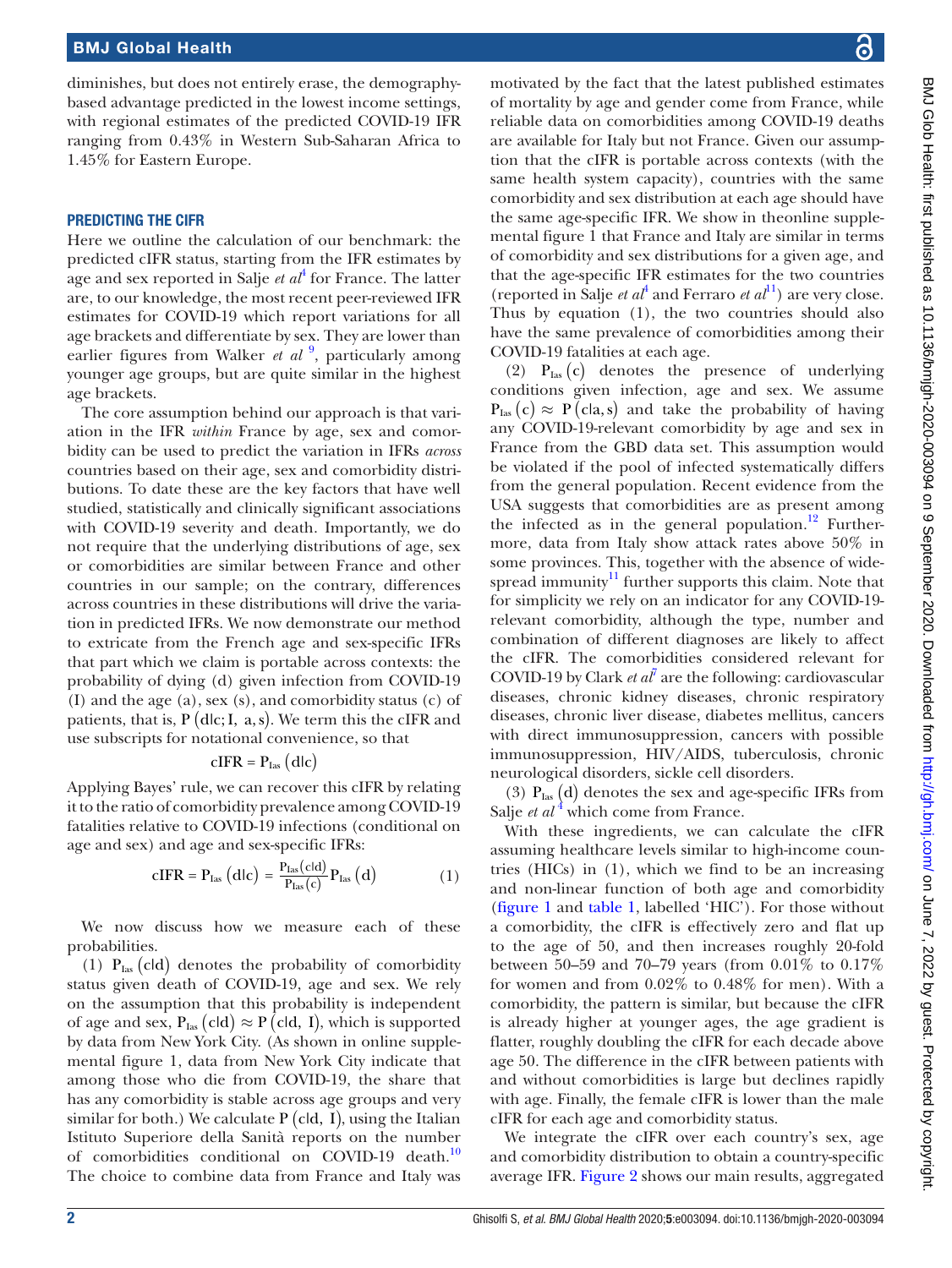

<span id="page-2-0"></span>Figure 1 cIFRs, adjusted for health system capacity, by country income group (log scale). cIFRs, infection fatality rates conditional on age, sex and comorbidity; HICs, high-income countries; LICs, low-income countries; LMICs, lower middleincome countries; UMICs, upper middle-incomecountries.

<span id="page-2-1"></span>

| <b>LIC</b>     |         |              |         | <b>LMIC</b>    |         |                                                                                 |         |
|----------------|---------|--------------|---------|----------------|---------|---------------------------------------------------------------------------------|---------|
| <b>Females</b> |         | <b>Males</b> |         | <b>Females</b> |         | <b>Males</b>                                                                    |         |
| $\mathbf 0$    | >0      | 0            | >0      | 0              | >0      | 0                                                                               | >0      |
|                |         |              |         |                |         |                                                                                 |         |
| 0.0003         | 0.2583  | 0.0003       | 0.2807  | 0.0002         | 0.1670  | 0.0002                                                                          | 0.1825  |
| 0.0016         | 0.3727  | 0.0025       | 0.6551  | 0.0010         | 0.2435  | 0.0016                                                                          | 0.4324  |
| 0.0066         | 0.9167  | 0.0098       | 1.3538  | 0.0043         | 0.6080  | 0.0063                                                                          | 0.9127  |
| 0.0142         | 1.1632  | 0.0249       | 1.8018  | 0.0092         | 0.7912  | 0.0161                                                                          | 1.2563  |
| 0.0783         | 3.4838  | 0.1263       | 3.8523  | 0.0511         | 2.4923  | 0.0832                                                                          | 2.8623  |
| 0.2917         | 5.4639  | 0.7042       | 7.4230  | 0.1941         | 4.1954  | 0.4768                                                                          | 5.9842  |
| 1.0952         | 8.3357  | 2.7756       | 12.1281 | 0.7466         | 6.8290  | 1.9421                                                                          | 10.4667 |
| 6.7997         | 19,3879 | 19,9064      | 42.2803 | 4.7666         | 16.7857 | 14.4353                                                                         | 38,4637 |
|                |         |              |         |                |         | cIFRs, adjusted for health system capacity, by income group (percentage points) |         |

cIFRs, infection fatality rates conditional on age, sex and comorbidity; LIC, low-income country; LMIC, lower middle-income country.

|                      | <b>UMIC</b>    |         |              |         | <b>HIC</b>     |        |              |         |
|----------------------|----------------|---------|--------------|---------|----------------|--------|--------------|---------|
|                      | <b>Females</b> |         | <b>Males</b> |         | <b>Females</b> |        | <b>Males</b> |         |
| <b>Comorbidities</b> | 0              | >0      | 0            | >0      | 0              | >0     | 0            | >0      |
| Age, years           |                |         |              |         |                |        |              |         |
| $0 - 19$             | 0.0001         | 0.1001  | 0.0001       | 0.1098  | 0.00004        | 0.0361 | 0.00004      | 0.0397  |
| $20 - 29$            | 0.00060        | 0.1470  | 0.00095      | 0.2631  | 0.00021        | 0.0534 | 0.00034      | 0.0963  |
| $30 - 39$            | 0.0025         | 0.3713  | 0.0038       | 0.5645  | 0.0009         | 0.1364 | 0.0014       | 0.2100  |
| $40 - 49$            | 0.0055         | 0.4928  | 0.0097       | 0.7985  | 0.0020         | 0.1847 | 0.0035       | 0.3057  |
| $50 - 59$            | 0.0308         | 1.6196  | 0.0505       | 1.9255  | 0.0112         | 0.6353 | 0.0185       | 0.7865  |
| 60-69                | 0.1188         | 2.9143  | 0.2959       | 4.3776  | 0.0438         | 1.2395 | 0.1105       | 2.0008  |
| $70 - 79$            | 0.4659         | 5.0878  | 1.2381       | 8.3111  | 0.1749         | 2.3906 | 0.4755       | 4.3483  |
| $80+$                | 3.0436         | 13.3843 | 9.4946       | 32.8492 | 1.1708         | 7.0568 | 3.7759       | 19.9581 |

Table reports the health-system adjusted cIFR derived in Section Predicting the cIFR and [online supplementary appendix A1](https://dx.doi.org/10.1136/bmjgh-2020-003094). HIC, high-income country; UMIC, upper middle-income country.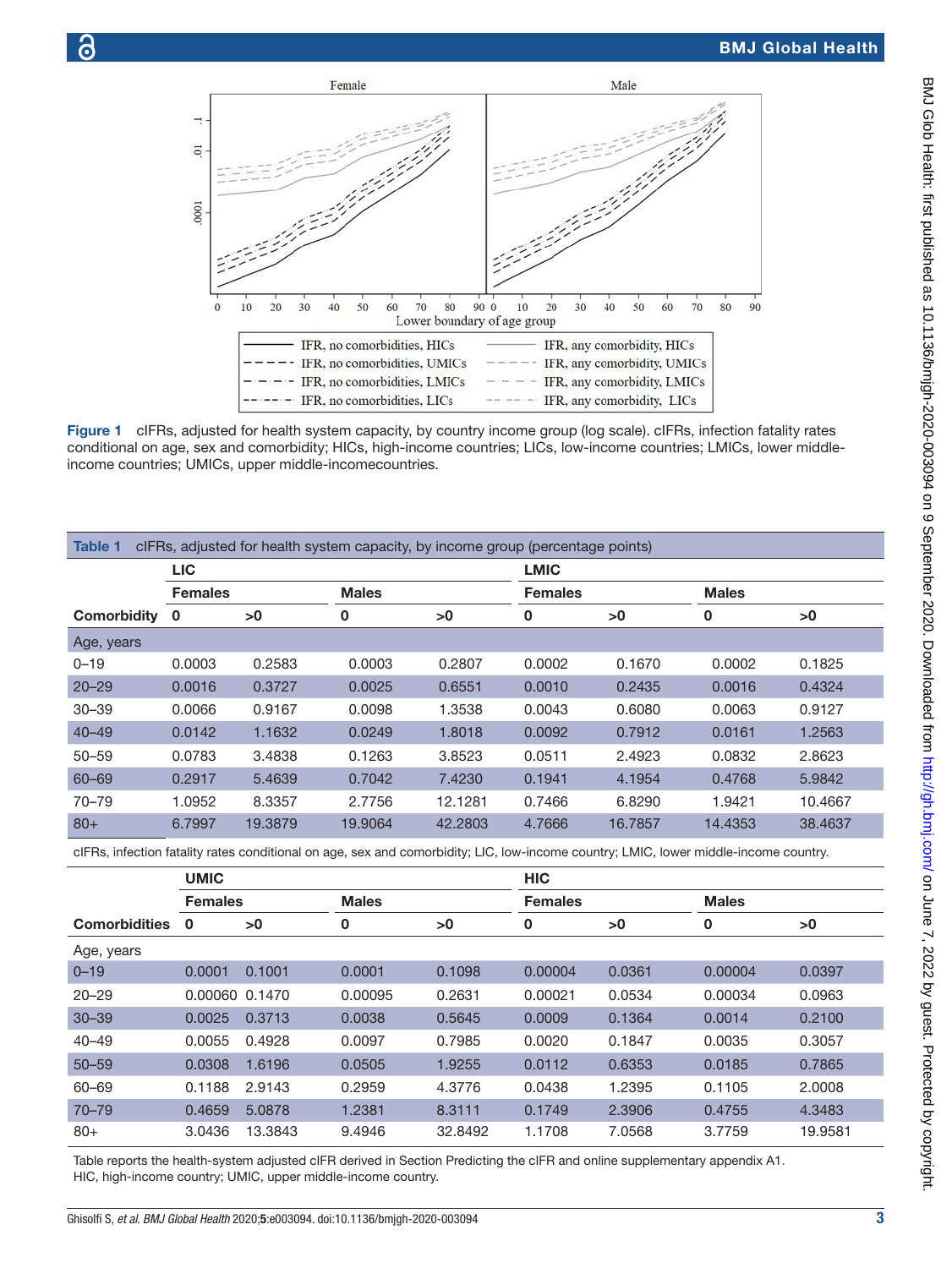| Region                                  | Population        |                   | <b>IFRs and Severe cases</b> |
|-----------------------------------------|-------------------|-------------------|------------------------------|
| total population                        | Morbidity and age |                   | in percentage points         |
| Western Sub-Saharan Africa              |                   | IFR.              | 0.11                         |
| 445.04<br>million                       |                   | Adjusted IFR 0.43 |                              |
| Eastern Sub-Saharan Africa              |                   | IFR.              | 0.12                         |
| 428<br>million                          |                   | Adjusted IFR 0.44 |                              |
| Central Sub-Saharan Africa<br>136.4     |                   | <b>IFR</b>        | 0.12                         |
| million                                 |                   | Adjusted IFR 0.45 |                              |
| Oceania<br>11.54                        |                   | IFR.              | 0.20                         |
| million                                 |                   | Adjusted IFR 0.67 |                              |
| Southern Sub-Saharan Africa             |                   | IFR.              | 0.22                         |
| 82.36<br>million                        |                   | Adjusted IFR 0.43 |                              |
| North Africa and Middle East            |                   | IFR.              | 0.26                         |
| 621.23<br>million                       |                   | Adjusted IFR 0.59 |                              |
| South Asia                              |                   | <b>IFR</b>        | 0.26                         |
| 1795.49<br>million                      |                   | Adjusted IFR 0.90 |                              |
| Central Asia<br>94.7                    |                   | IFR.              | 0.28                         |
| million                                 |                   | Adjusted IFR 0.68 |                              |
| Southeast Asia<br>685.65                |                   | IFR.              | 0.31                         |
| million                                 |                   | Adjusted IFR 0.92 |                              |
| Andean Latin America<br>62.28           |                   | <b>IFR</b>        | 0.35                         |
| million                                 |                   | Adjusted IFR 0.62 |                              |
| Central Latin America<br>258.59         |                   | IFR.              | 0.37                         |
| million                                 |                   | Adjusted IFR 0.59 |                              |
| <b>Tropical Latin America</b><br>219.69 |                   | IFR.              | 0.39                         |
| million                                 |                   | Adjusted IFR 0.58 |                              |
| East Asia<br>1465.1                     |                   | <b>IFR</b>        | 0.43                         |
| million                                 |                   | Adjusted IFR 0.66 |                              |
| Caribbean<br>43.75                      |                   | IFR.              | 0.47                         |
| million                                 |                   | Adjusted IFR 0.76 |                              |
| Southern Latin America<br>67.78         |                   | IFR.              | 0.51                         |
| million                                 |                   | Adjusted IFR 0.67 |                              |
| <b>Eastern Europe</b><br>209.08         |                   | IFR.              | 0.68                         |
| million                                 |                   | Adjusted IFR 1.27 |                              |
| Australasia<br>30.32                    |                   | <b>IFR</b>        | 0.74                         |
| million                                 |                   | Adjusted IFR 0.74 |                              |
| High-income North America<br>368.74     |                   | IFR.              | 0.79                         |
| million                                 |                   | Adjusted IFR 0.79 |                              |
| <b>Central Europe</b><br>113.65         |                   | IFR.              | 0.83                         |
| million                                 |                   | Adjusted IFR 0.98 |                              |
| Western Europe<br>434.22                |                   | <b>IFR</b>        | 1.01                         |
| million                                 |                   | Adjusted IFR 1.01 |                              |
| High-income Asia Pacific<br>207.85      |                   | IFR.              | 1.07                         |
| million                                 |                   | Adjusted IFR 1.07 |                              |

<span id="page-3-0"></span>Figure 2 Infection fatality ratio (IFR) by world region. Column 1 states total population in millions for each region. Column 2 reports population by 10-year age groups and by number of comorbidities (light grey: 0 comorbidity; dark grey: any comorbidity); the height of the graphs is proportional to the number of people in the most populous age group. Column 3 reports (a) regional IFRs calculated as an average of the IFRs conditional on age, sex and comorbidity weighted by the proportion of the population in each age, sex and comorbidity group and (b) regional IFRs adjusted for health system capacity (see Section Adjusting for differences in health system capacity).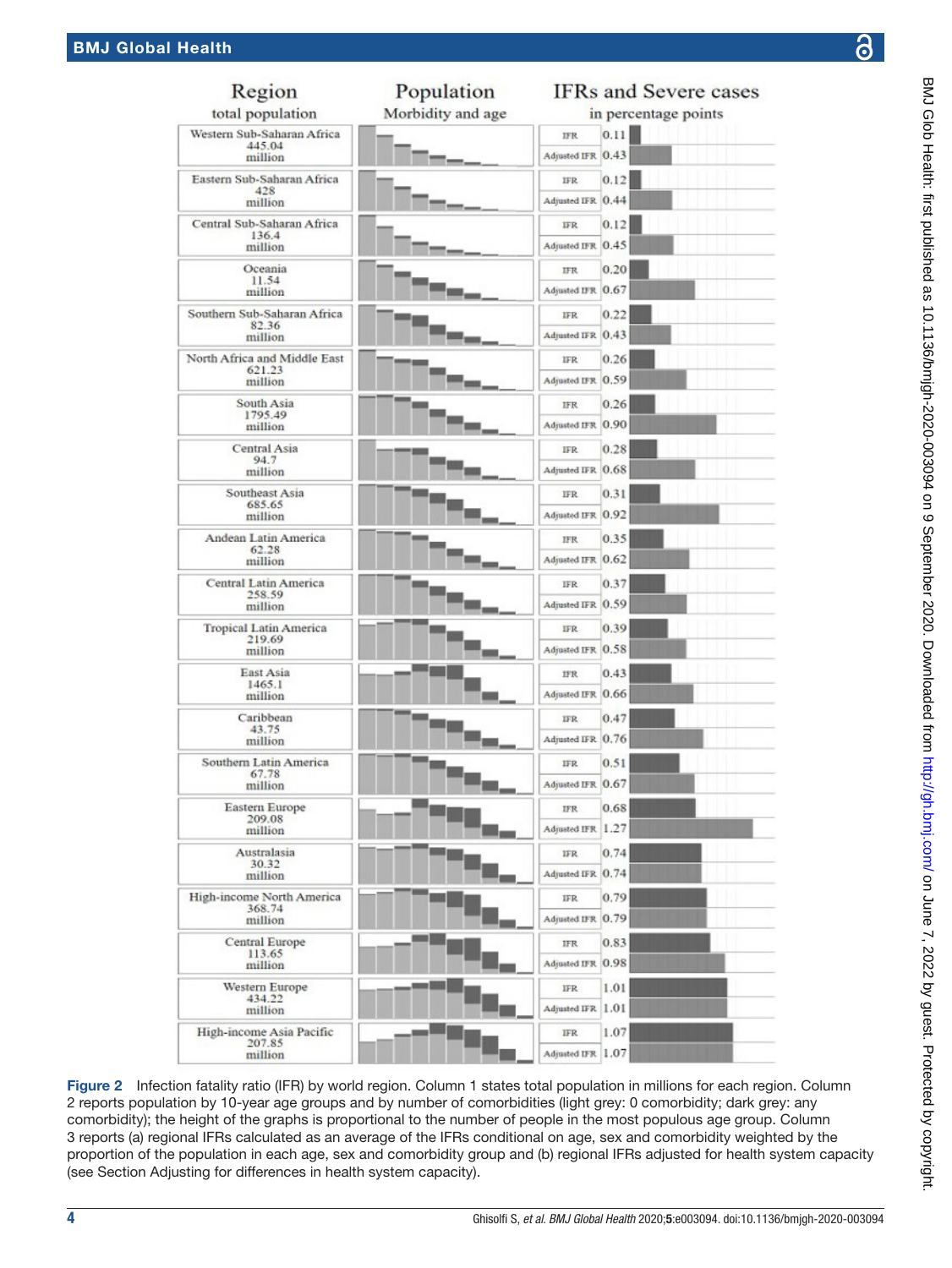by 21 world regions (we display the unaggregated results in [online supplemental figure 2](https://dx.doi.org/10.1136/bmjgh-2020-003094)). We find substantial variation in predicted IFRs across regions—by a factor of 10 between the highest (high-income Asia Pacific with an IFR of 1.07%) and the lowest (Western Sub-Saharan Africa with an IFR of  $0.11\%$ ). The variation is systematic, as low-income regions have lower predicted IFRs than high-income regions. Demography is a key driver of these results: age distributions vary substantially across regions, with Sub-Saharan Africa and Oceania having the youngest and richer regions having the oldest populations. Regional variation in comorbidities also helps explain variation in predicted IFRs across regions: highincome regions display more comorbidities among the elderly than low-income settings, while the reverse is true among the young and middle-aged segments of the population. Finally, because the IFR is always lower for women than for men, variation in sex imbalances in the highest age brackets (tilted toward women everywhere) also contributes to variation in the average IFR.

#### ADJUSTING FOR DIFFERENCES IN HEALTH SYSTEM CAPACITY

We interpret our predicted IFR estimates as lower bounds on the true probability of dying from COVID-19 in low and middle-income settings, as data on fatalities come from countries with advanced health systems. Health system weaknesses in lower income settings likely imply that a larger proportion of severe COVID-19 cases result in death due to suboptimal medical care, and this will likely diminish the demographic advantages of lowincome countries (LICs). To account for this, we adjust our IFR estimates for health-system strength based on a region's demonstrated capacity to prevent fatalities from viral lung infections. We derive this adjustment from comparative regional hospital case fatality rates for RSV among children aged 0–59 months.

We chose this demographic to derive our health system capacity measure because restricting attention to this age bracket approximately purges the RSV IFRs of crosscountry variation in the distribution of ages, comorbidities (as children under five have very low burdens of

chronic diseases such as hypertension, kidney disease or other conditions of organ degradation) and sex (as sex ratios under 5 years are more balanced than for older groups). With nearly equivalent age, sex and comorbidity rates in this demographic, we take remaining cross-country variation in the IFR for RSV to be attributable principally to health system capacity. We choose RSV acute lower respiratory infection (ALRI) as a proxy for COVID-19 as they are viral lower respiratory infections with overlapping symptoms. Like COVID-19, RSV usually causes mild symptoms, but occasionally develops into a life-threatening illness. As with all viruses, neither is treatable with antibiotics, and, until COVID-19, RSV was unique among the major organisms that cause death from respiratory tract infections to have neither any vaccine nor recognised treatment.<sup>13 14</sup>

Normalising the IFR for childhood RSV in HICs to 1, we apply the ratio of these IFRs between regions to scale up our demography-adjusted and comorbidity-adjusted IFR predictions. Unfortunately, we lack country-level IFR estimates. However, Shi *et al*<sup>[15](#page-7-9)</sup> provide data from which RSV IFRs for severe cases can be inferred by World Bank income level: HICs, LICs, lower middle-income countries (LMICs) and upper middle-income countries (UMICs). The ratios of the IFRs for children hospitalised with RSV between HICs and LICs, LMICs and UMICs from this data are 8.54, 5.45 and 3.23, respectively. While we assume that all severe cases warranting hospitalisation obtain it in HICs, this is not necessarily the case in other income groups, and thus these relative hospital fatality ratios require an adjustment to become infection fatality ratios. We take this adjustment from Wang *et al*,<sup>[16](#page-7-10)</sup> from which the relationship between hospital case fatality rates and IFRs can be mapped for LMICs and HICs for childhood influenza, another comparable respiratory virus. Using this mapping, we translate our RSV IFRs specifically among hospitalised children into IFRs among all severe cases, which are estimated to have ratios to HIC IFRs of 7.40, 4.72, 2.80 for LICs, LMICs and UMICs, respectively. Taking these ratios as ORs rather than risk ratios (to maintain coherent probability bounds), we rescale

<span id="page-4-0"></span>

Figure 3 Validation with independently estimated infection fatalityrates (IFRs). (A) Random sample studies, representative of large proportion of country's population. (B) All studies included in Meyerowitz-Katz and Merone [17](#page-7-11) or found through online search.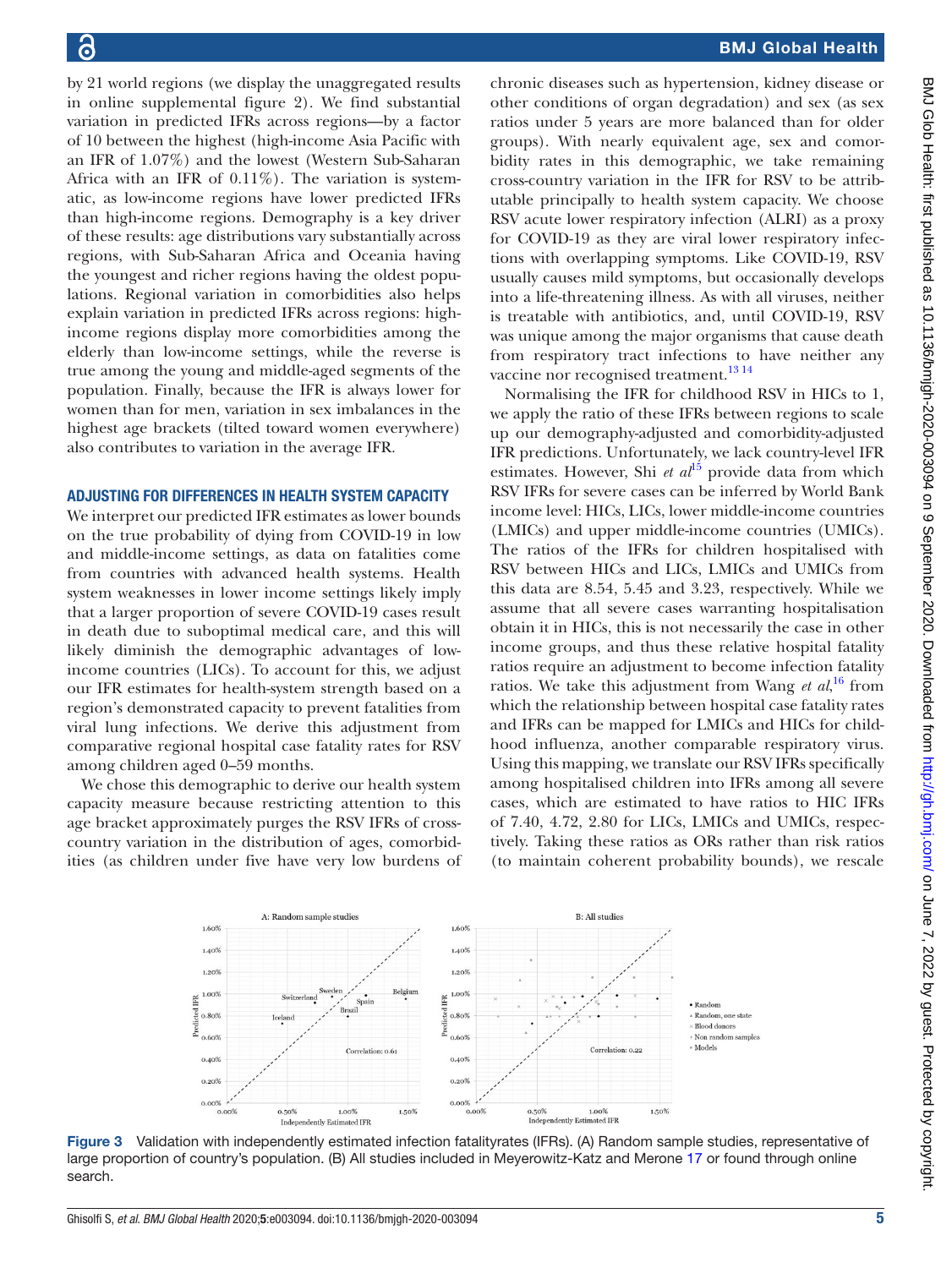<span id="page-5-0"></span>

| Table 2 |                                                                                                                                                                                                                                                                                      |                                 |                 |                                | Independently estimated IFRs and predicted IFRs adjusted by health system capacity                                                                                                                        |                        |                        |                 |                                              |       |
|---------|--------------------------------------------------------------------------------------------------------------------------------------------------------------------------------------------------------------------------------------------------------------------------------------|---------------------------------|-----------------|--------------------------------|-----------------------------------------------------------------------------------------------------------------------------------------------------------------------------------------------------------|------------------------|------------------------|-----------------|----------------------------------------------|-------|
|         | Sampling                                                                                                                                                                                                                                                                             | Location                        | Income<br>dhoub | Independently<br>estimated IFR | Predicted<br>IER                                                                                                                                                                                          | Sampling               | Location               | Income<br>group | Independently Predicted<br>estimated IFR IFR |       |
|         | Random                                                                                                                                                                                                                                                                               | Sweden                          | $rac{C}{T}$     | 0.87%                          | 0.98%                                                                                                                                                                                                     | donors<br><b>Blood</b> | Netherlands<br>The     | $rac{C}{T}$     | 0.98%                                        | 0.93% |
|         | Random                                                                                                                                                                                                                                                                               | Belgium                         | $\frac{0}{1}$   | 1.48%                          | 0.96%                                                                                                                                                                                                     | donors<br>Blood        | Denmark                | $rac{C}{T}$     | 0.57%                                        | 0.94% |
|         | Random                                                                                                                                                                                                                                                                               | Iceland                         | $\frac{1}{2}$   | 0.46%                          | 0.73%                                                                                                                                                                                                     | Facebook               | Santa Clara,<br>USA    | $rac{C}{T}$     | 0.18%                                        | 0.79% |
|         | Random                                                                                                                                                                                                                                                                               | Switzerland                     | $\frac{0}{1}$   | 0.73%                          | 0.92%                                                                                                                                                                                                     | Shoppers               | State, USA<br>New York | $\frac{0}{1}$   | 0.68%                                        | 0.79% |
|         | Random                                                                                                                                                                                                                                                                               | Spain                           | $\frac{C}{T}$   | 5%<br>$\overline{1}$           | 0.99%                                                                                                                                                                                                     | Shoppers               | New York<br>City, USA  | $rac{C}{T}$     | 0.61%                                        | 0.79% |
|         | Random                                                                                                                                                                                                                                                                               | Brazil                          | UMIC            | 1.00%                          | 0.80%                                                                                                                                                                                                     | $\frac{1}{5}$          | France                 | $\frac{0}{1}$   | 0.80%                                        | 0.97% |
|         | Random,<br>local                                                                                                                                                                                                                                                                     | Grande do<br>Brazil, Rio<br>Sul | <b>UMIC</b>     | 0.83%                          | 0.80%                                                                                                                                                                                                     | Adjusted<br><b>CFR</b> | <b>USA</b>             | $rac{C}{T}$     | 1.30%                                        | 0.79% |
|         | Random,<br>local                                                                                                                                                                                                                                                                     | Indiana, USA HIC                |                 | 0.58%                          | 0.79%                                                                                                                                                                                                     | Adjusted<br>CFR        | š                      | $rac{C}{T}$     | 1.00%                                        | 0.91% |
|         | Random,<br>local                                                                                                                                                                                                                                                                     | Iran                            | <b>UMIC</b>     | 0.41%                          | 0.65%                                                                                                                                                                                                     | Adjusted<br><b>CFR</b> | Beijing,<br>China      | <b>UMIC</b>     | 1.15%                                        | 0.88% |
|         | Random,<br>local                                                                                                                                                                                                                                                                     | Germany                         | $\frac{1}{2}$   | 0.36%                          | 1.13%                                                                                                                                                                                                     | Adjusted<br><b>CFR</b> | Italy                  | $\frac{1}{2}$   | 1.60%                                        | 1.15% |
|         | donors<br><b>Blood</b>                                                                                                                                                                                                                                                               | Republic<br>Czech               | $rac{C}{T}$     | 0.68%                          | 0.87%                                                                                                                                                                                                     | Travellers             | Japan                  | $rac{C}{T}$     | 0.45%                                        | 1.31% |
|         | donors<br>Blood                                                                                                                                                                                                                                                                      | Slovenia                        | $rac{C}{T}$     | 0.16%                          | 0.95%                                                                                                                                                                                                     | Travellers             | China                  | <b>UMIC</b>     | 0.66%                                        | 0.88% |
|         | donors<br><b>Blood</b>                                                                                                                                                                                                                                                               | Spain <sub>(2)</sub>            | $rac{C}{T}$     | 1.30%                          | 0.99%                                                                                                                                                                                                     | Excluding<br>mortality | Italy (2)              | $rac{C}{T}$     | 0.95%                                        | 1.15% |
|         | donors<br>Blood                                                                                                                                                                                                                                                                      | Sweden (2)                      | $\frac{Q}{T}$   | 0.63%                          | 0.98%                                                                                                                                                                                                     | Model                  | Northern<br>Italy      | $\frac{0}{1}$   | 1.29%                                        | 1.15% |
|         | donors<br><b>Blood</b>                                                                                                                                                                                                                                                               | Luxembourg                      | $rac{C}{T}$     | 0.84%                          | 0.75%                                                                                                                                                                                                     | Model                  | France (2)             | $\frac{C}{L}$   | 0.70%                                        | 0.97% |
|         | donors<br>Blood                                                                                                                                                                                                                                                                      | Wuhan,<br>China                 | UMIC            | 0.35%                          | 0.88%                                                                                                                                                                                                     | PFR                    | New York<br>City, USA  | $\frac{0}{1}$   | 0.93%                                        | 0.79% |
|         | CFR, case fatality rate; HIC, high-income country; IFR, infection fatality rate; PFR, population fatality rate; SIR, susceptible, infectious, recovered model; UMIC, upper middle-income country.<br>compares the independent results with our predicted health system-adjusted IFR. |                                 |                 |                                | The table lists all independently estimated IFRs retrieved in an internet search on July 2 and listed in Meyerowitz-Katz and Merone <sup>17</sup> reporting type of study, location and income region. It |                        |                        |                 |                                              |       |

 $\overline{\partial}$ 

BMJ Glob Health: first published as 10.1136/bmjgh-2020-003094 on 9 September 2020. Downloaded from com/ bmj.com/ on June 7, 2022 by guest. Protected by copyright.

BMJ Glob Health: first published as 10.1136/bmigh-2020-003094 on 9 September 2020. Downloaded from http://gh.bmj.com/ on June 7, 2022 by guest. Protected by copyright.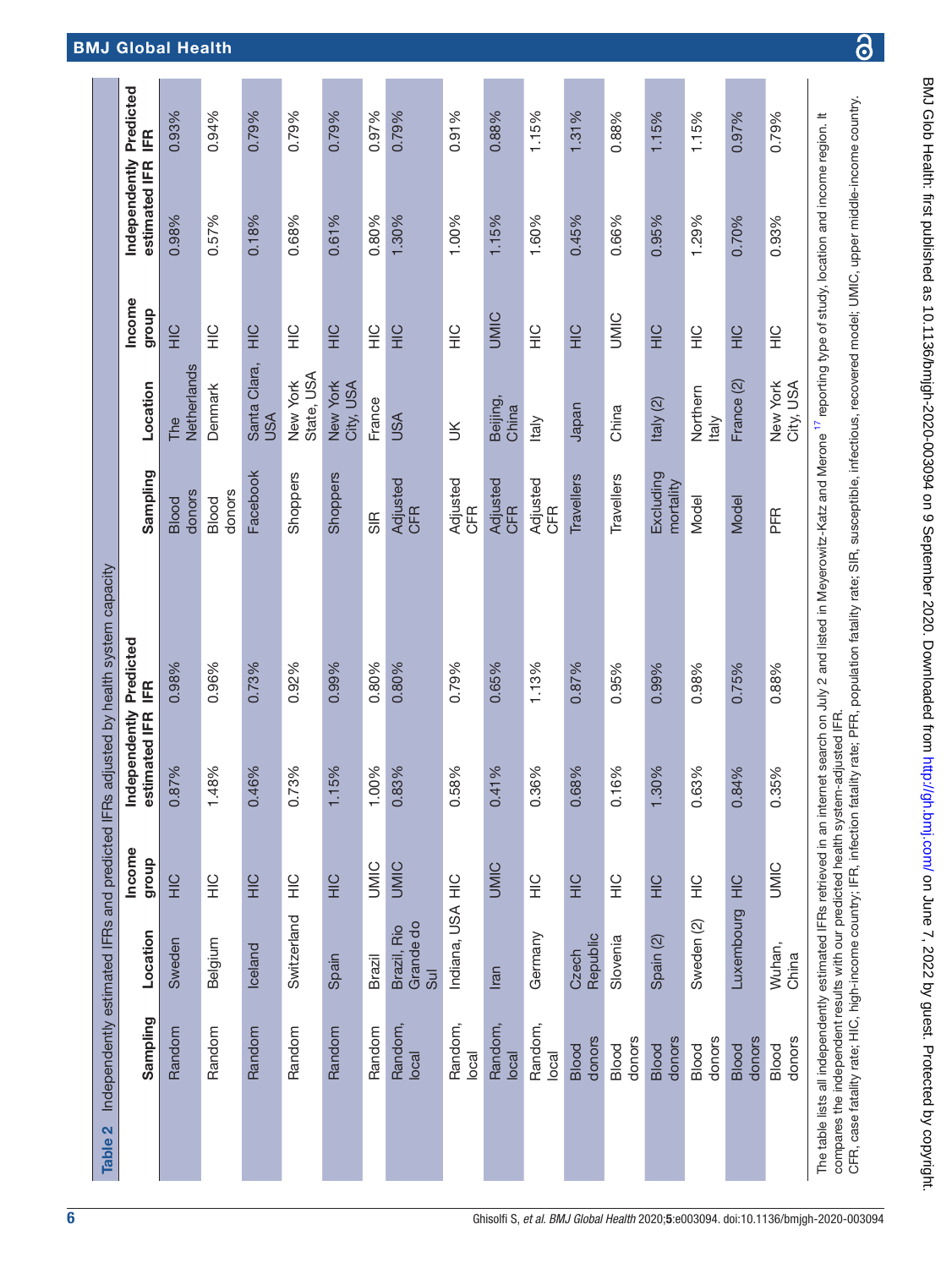BMJ Global Health

the predicted cIFRs by these region-specific adjustments to calculate a cIFR conditional on regional health system capacity (see [online supplementary appendix A1](https://dx.doi.org/10.1136/bmjgh-2020-003094) for details).

Adjusting for health system capacity increases the cIFR in poorer regions by almost an order of magnitude [\(figure](#page-2-0) 1 and [table](#page-2-1) 1). At ages 60 and below, the cIFR is increased by a factor of 6–7 in LICs, by a factor of 4 in LMICs and by a factor of 2–3 in UMICs. For older ages, the increase in the cIFR is less stark, but the adjusted cIFR is still two to four times as large as the unadjusted one. Lower health system capacity thus both increases the cIFR at each age and comorbidity status and flattens its age gradient.

With this health system-adjusted cIFR in hand, we recalculate the country-specific IFRs (and add them to [figure](#page-3-0) 2 and [online supplemental figure 2\)](https://dx.doi.org/10.1136/bmjgh-2020-003094). The health system strength adjustment starkly increases the predicted COVID-19 IFRs for the lowest income regions, nearly though not entirely erasing their demographic advantages: the predicted IFRs double on average in UMICs, almost triple in LMICs and increase by a factor of 3.7 in LICs. As examples, IFRs increase from 0.13% to 0.44% in Sub-Saharan Africa, from 0.39% to 0.73% in Latin America and from 0.31% to 0.73% in South and Central Asia. Eastern Europe is predicted to have particularly high IFRs (1.43%), as it is characterised by an ageing population, high prevalence of comorbidities at a given age and low predicted health system capacity based on its income levels.

Our method of accounting for differences in health system capacity is crude in that we currently only have indicative numbers for RSV ALRI by income group, rather than national-level adjustments. However, the wide gap in childhood respiratory tract IFRs of between 2.8-fold and 7.4-fold between income groups has implications for COVID-19 IFRs that are too large to ignore.

## VALIDATING THE PREDICTIONS WITH SEROLOGICAL STUDIES FROM RANDOM SAMPLES

We can test the validity of our core assumption, namely, that variation in age, sex and comorbidity distributions as well as health system capacity explain differences in IFRs across countries by comparing our predicted IFRs to independently measured IFRs. For this exercise, we consider all studies reporting either IFRs or infection rates for populations with available COVID-19 fatalities, which were listed in the systematic review by Meyerowitz-Katz and Merone<sup>[17](#page-7-11)</sup> or retrieved through an online search on July 2. Out of the 32 studies selected in this way, 6 studies measure infection rates by testing for seroprevalence of COVID-19 antibodies in population-based random samples. We judge this to be the best method of estimating infection rates and thus IFRs, because random sampling is required to be truly representative, and antibody seroprevalence indicates all cumulative cases, whereas 'swab' tests only detect current cases. We

thus compare our predicted IFRs first and foremost to the estimates in these six studies. While five of the six random sample studies are located in HICs, one is from an UMIC, allowing for validation of the health systemadjusted IFRs constructed in the previous section. In a second step, we use all published IFR estimates in the comparison, including those which use convenience samples, adjusted case fatality rates (CFRs) or 'swab' tests.

The results are presented in [figure](#page-4-0) 3A, where we plot the independent IFR estimates for the six random sampling studies in different countries on the horizontal axis against our predicted IFRs—using the health systemadjusted IFRs from the previous section—on the vertical axis. The independent estimates and our predictions are reported in [table](#page-5-0) 2. Comparing our estimates to these studies, we find a correlation of 61%, demonstrating that our method can successfully predict a considerable portion of the cross-country variation in IFRs. We note that Switzerland<sup>18</sup> and Sweden<sup>19</sup> are close to the 45 $^{\circ}$  line, as are the estimates from Spain<sup>[20](#page-7-14)</sup> and Iceland,<sup>21</sup> which have been acknowledged to be well designed, randomised data collection efforts. For Brazil,<sup>[22](#page-7-16)</sup> which tests the validity of our approach outside of high-income health systems, the health system-adjusted IFR also closely matches the independently estimated IFR, while the crude IFR is substantially lower at 0.40% (consistent with our expectation that failing to adjust for health system capacity provides a lower bound on the true IFR outside of HICs). Belgium, $^{23}$  on the other hand, has a very high IFR relative to our predicted number, but this source counts all suspect deaths in nursing homes as COVID-19 deaths (as reported in [https://www.bbc.com/news/world-europe-](https://www.bbc.com/news/world-europe-52491210)[52491210](https://www.bbc.com/news/world-europe-52491210)), yielding the highest IFR among the included studies.

[Figure](#page-4-0) 3B reports the results from a comparison with all the same studies listed in Meyerowitz-Katz and Merone<sup>17</sup> plus four additional random seroprevalence studies representative at subnational level. Twenty-six studies come from HICs and six from UMICs. The estimates displayed in this panel are much more noisy, including wide variations within single countries. Nonetheless, our method does retain a positive correlation, although a lower one, even with these measured IFRs.

Note that we lack coverage for LICs in this validation exercise. The lack of representative seroprevalence studies and COVID-19 mortality data to estimate IFRs in such contexts is a key motivation for this study and highlights the need for modelled predictions. For example, we are aware of two serological studies measuring prevalence rates from countries in Sub- Saharan Africa: one based on a representative sample of Nampula, Mozambique, $^{24}$  $^{24}$  $^{24}$  and another of Kenyan blood donors[.25](#page-7-19) However, fatality data appear unreliable: even attributing all recorded deaths from COVID-19 in Mozambique and Kenya (6 and 154 total deaths, respectively) to the surveyed regions of Nampula and Nairobi, the estimated IFRs would be disproportionately low at 0.018% and 0.028%.